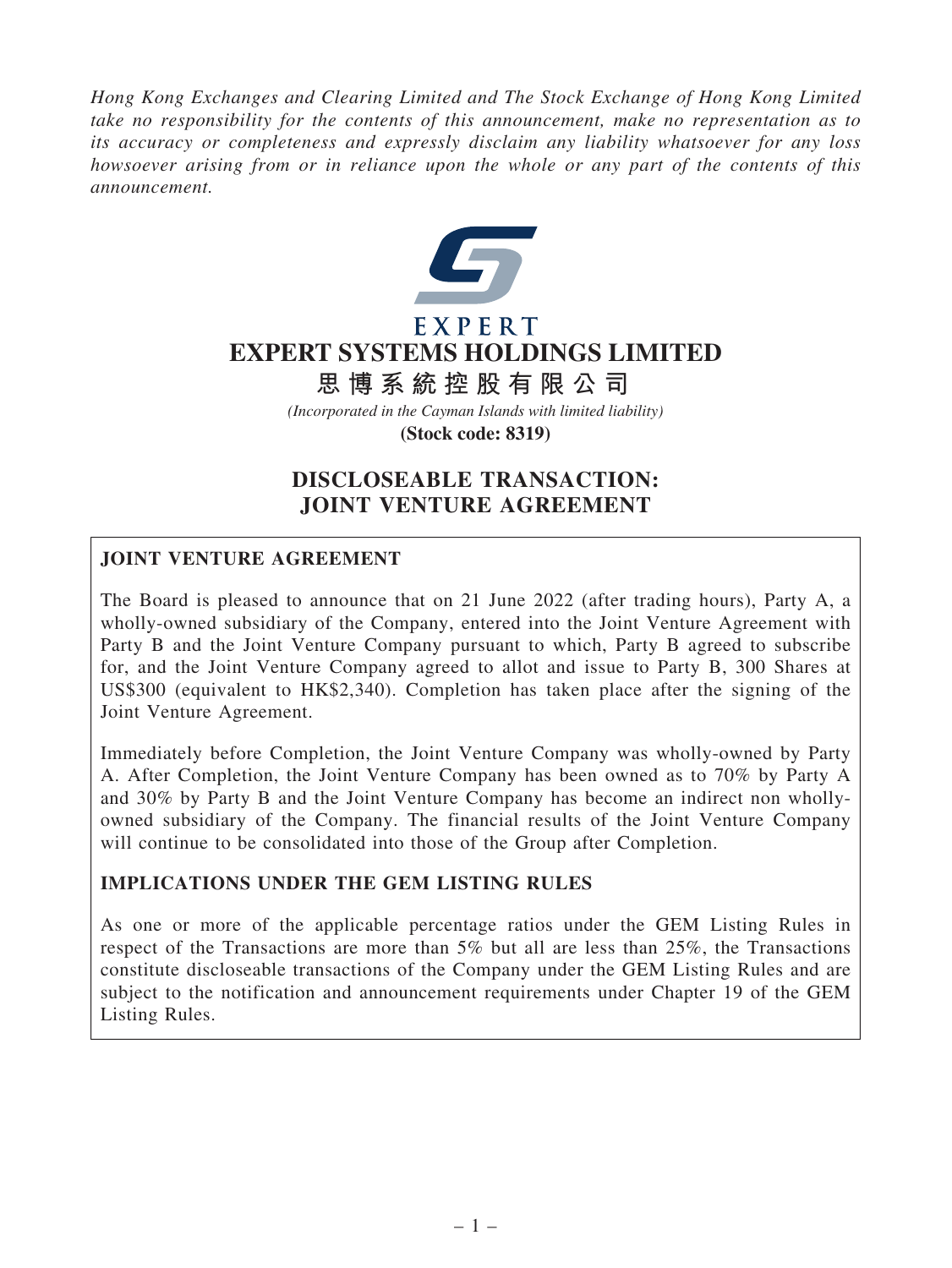## THE JOINT VENTURE AGREEMENT

The Board is pleased to announce that on 21 June 2022 (after trading hours), Party A, a wholly-owned subsidiary of the Company, entered into the Joint Venture Agreement with Party B and the Joint Venture Company pursuant to which, Party B agreed to subscribe for, and the Joint Venture Company agreed to allot and issue to Party B, 300 Shares at US\$300 (equivalent to HK\$2,340). Completion has taken place after the signing of the Joint Venture Agreement.

The principal terms of the Joint Venture Agreement are set out below:

## Date

21 June 2022

## Parties

| $(i)$ Party A:               | a wholly-owned subsidiary of the Company incorporated<br>in the British Virgin Islands with limited liability; |
|------------------------------|----------------------------------------------------------------------------------------------------------------|
| $(ii)$ Party B:              | Mr. Chan Chun Chung; and                                                                                       |
| (iii) Joint Venture Company: | a company incorporated in the British Virgin Islands<br>with limited liability.                                |

To the best of the Directors' knowledge, information and belief having made all reasonable enquiries, Party B was an Independent Third Party immediately before Completion.

#### Consideration and payment terms

Pursuant to the Joint Venture Agreement, Party B has paid Consideration of US\$300 (equivalent to HK\$2,340) in cash to the Joint Venture Company for the Subscription upon Completion.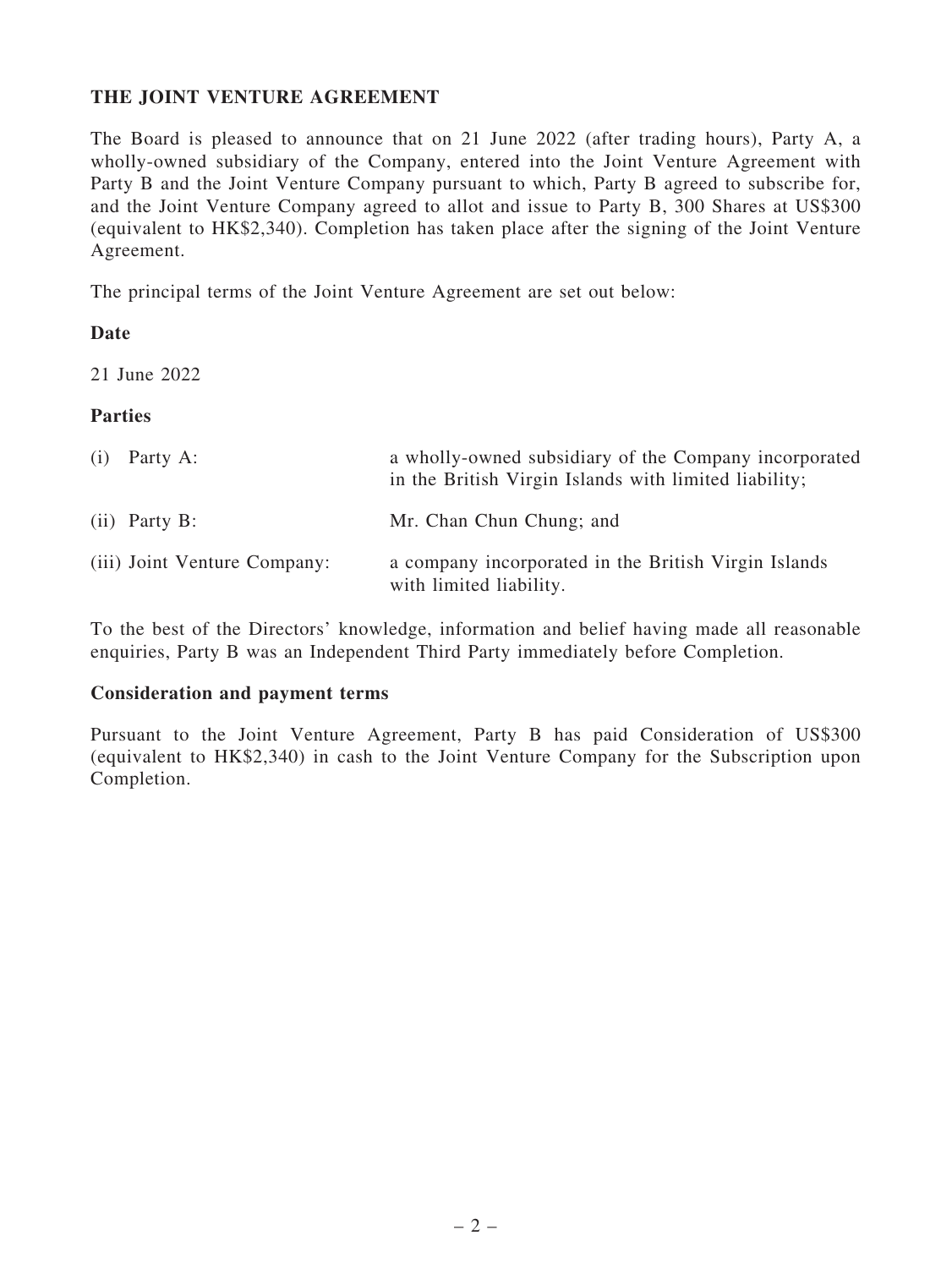The following table illustrates the shareholding structure of the Joint Venture Company (i) immediately before Completion; and (ii) immediately upon Completion.

| <b>Shareholders</b> | Aggregate<br>number of Shares<br>held before the<br>Subscription | Number of<br>Subscription<br><b>Shares</b><br>subscribed | Consideration                                  | Aggregate<br>number of Shares<br>held after the<br><b>Subscription</b> |
|---------------------|------------------------------------------------------------------|----------------------------------------------------------|------------------------------------------------|------------------------------------------------------------------------|
| Party A             | $700$ (Note)                                                     | Not applicable                                           | Not applicable                                 | 700                                                                    |
| Party B             | $\theta$                                                         | 300                                                      | <b>US\$300</b><br>(equivalent to<br>HK\$2,340) | 300                                                                    |
| Total               | 700                                                              | 300                                                      | <b>US\$300</b><br>(equivalent to<br>HK\$2,340) | 1,000                                                                  |

*Note:* These Shares were issued at the total consideration of US\$700 (equivalent to HK\$5,460).

#### Basis of the determination of the amount of the Consideration

The Consideration was determined after arm's length negotiations between Party A and Party B having taken into account the issued number of Shares immediately before Completion and the intended shareholding of Party A and Party B upon Completion.

The Directors consider that the amount of the Consideration is fair and reasonable. The Consideration is intended to be used as the working capital of the Joint Venture Company.

## Completion

Completion has taken place immediately after the signing of the Joint Venture Agreement.

Immediately before Completion, the Joint Venture Company was wholly-owned by Party A. After Completion, the Joint Venture Company has been owned as to 70% by Party A and 30% by Party B and the Joint Venture Company has become an indirect non wholly-owned subsidiary of the Company. The financial results of the Joint Venture Company will continue to be consolidated into those of the Group after Completion. The Transactions will not result in a loss of control by the Group in the Joint Venture Company and thus it is expected that the Company will not record any gain or loss from the Transactions in its consolidated profit and loss.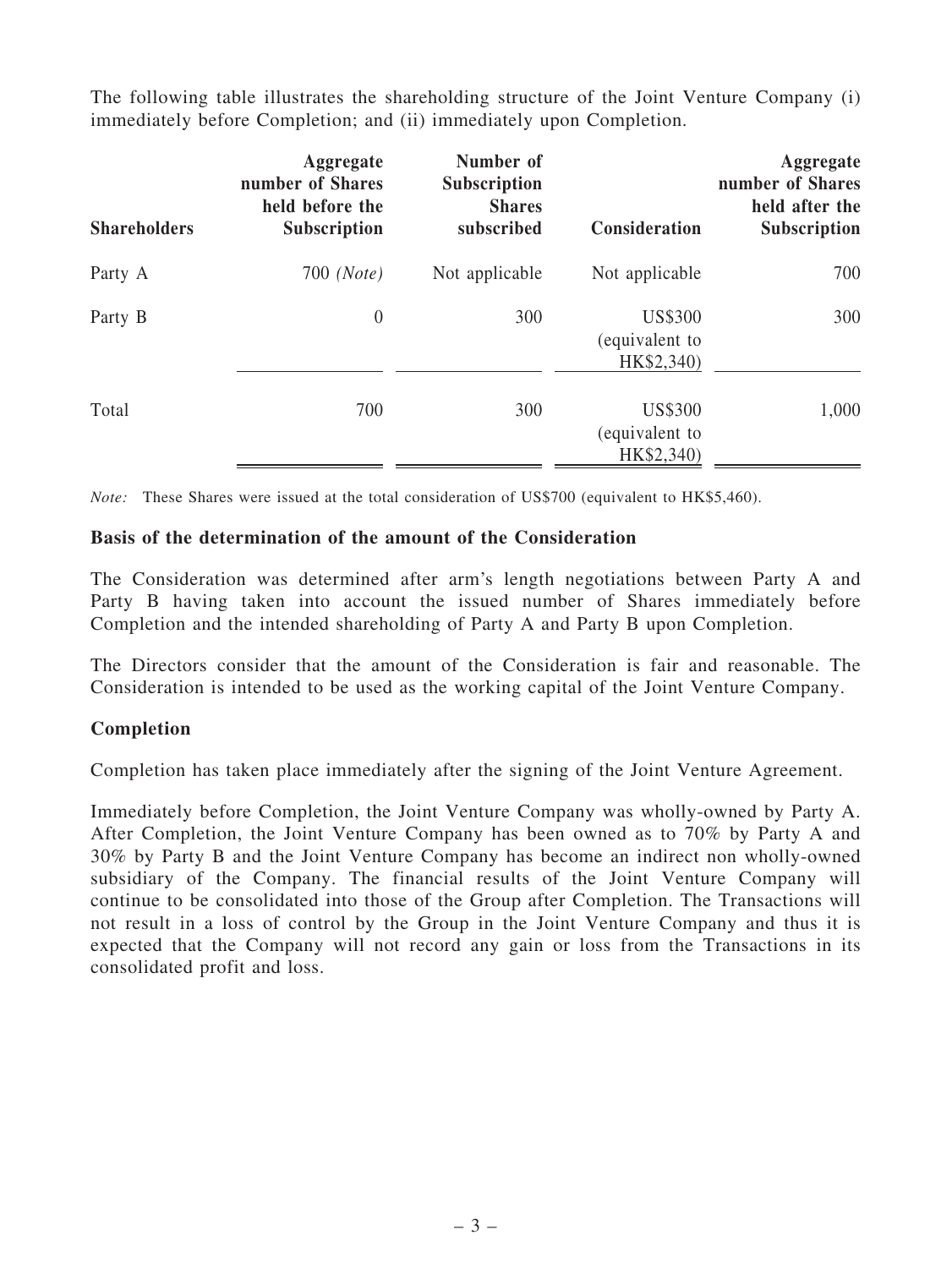#### Shareholder Loan to the Joint Venture Company

Pursuant to the Joint Venture Agreement, Party A agrees that after Completion during the continuance of the Joint Venture Agreement and so long as it remains a Shareholder, it shall provide to the Joint Venture Company the Shareholder Loan up to HK\$21,000,000, subject to the following conditions:

- (a) the Interest shall be charged on the Shareholder Loan or any outstanding balance thereof from the date of advance of the Shareholder Loan up to (and inclusive of) the date of repayment at the interest rate of 1.5% per annum or at such rate agreed by Party A and the Joint Venture Company with reference to the prevailing market practice and market condition;
- (b) the Interest shall accrue daily and be calculated on the basis of the actual number of days lapsed and a 365-day year and shall be payable on a monthly basis. Interest payment date is on the last Business Day of each calendar month;
- (c) Party A shall advance the Shareholder Loan to the Joint Venture Company within 10 Business Days after it receives a written request from the Joint Venture Company, provided such request has been duly approved by the board of the Joint Venture Company, which has taken into account the actual cashflow requirement and the business plan of the Joint Venture Company and its subsidiaries and which have been duly approved by the board of the Joint Venture Company. The amount of the Shareholder Loan to be advanced by Party A in the first year after the date of Completion shall be not less than HK\$8,000,000;
- (d) the Shareholder Loan shall be repaid by the Joint Venture Company first and in priority to any declaration of dividends to the Shareholders, but subject to any reserves necessary or appropriate for the future development of the business of the Joint Venture Company and its subsidiaries; and
- (e) the performance of Party A under the clause governing the Shareholder Loan in the Joint Venture Agreement shall be subject to compliance with the requirements under the GEM Listing Rules by Party A and/or the Company.

#### Board composition of the Joint Venture Company after Completion

Pursuant to the Joint Venture Agreement, after Completion, the board of directors of the Joint Venture Company shall consist of three directors, among which two shall be nominated by Party A and one shall be nominated by Party B. Any one of the directors nominated by Party A may act as the chairman of the board meetings of the Joint Venture Company and who shall be entitled to a second or casting vote.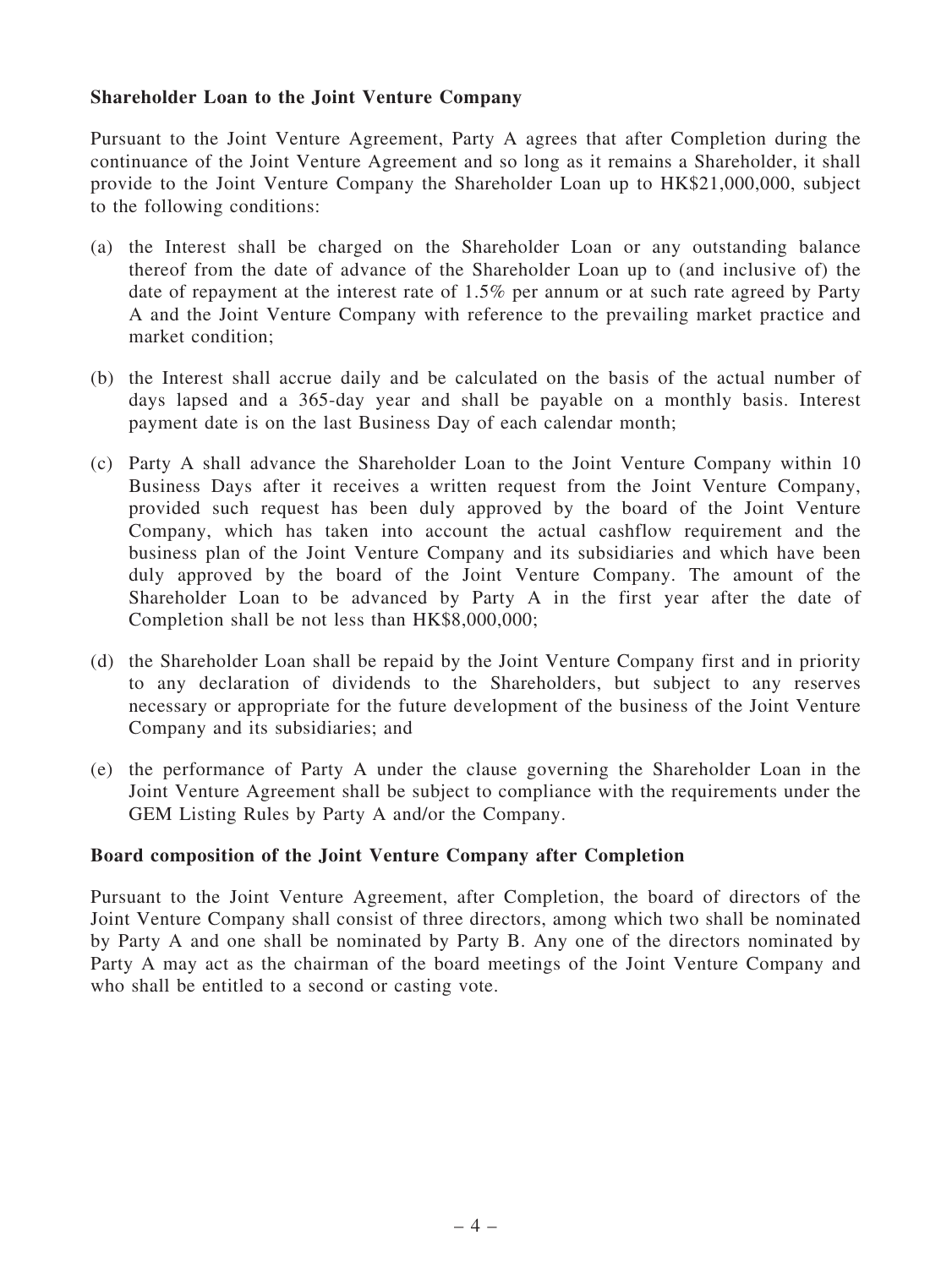#### Restrictions on transfer of Shares after Completion

Pursuant to the Joint Venture Agreement, after Completion, except with the prior written consent of the other Shareholder, if any Shareholder intends to sell, transfer or otherwise dispose of its Shares (which must relate to the whole of its Shares but not part only thereof) to any third party, the other Shareholder shall have the pre-emptive right to purchase all but not part of such share interest under the same terms as set out in the Joint Venture Agreement.

#### Issue of new shares of the Joint Venture Company

Pursuant to the Joint Venture Agreement, any proposal for the issue of new shares by the Joint Venture Company shall require the affirmative vote or written approval of the shareholders of the Joint Venture Company holding not less than 90% of the issued shares.

#### Employment agreement

Immediately after Completion, Party B has entered into an employment agreement with the Joint Venture Subsidiary pursuant to which Party B, a director of each of the Joint Venture Company and the Joint Venture Subsidiary, shall be employed by the Joint Venture Subsidiary as the Chief Technology Officer for a term of three years and be responsible for setting the technology directions for the Joint Venture Subsidiary's product development and service offering; formulating and executing the Joint Venture Subsidiary's strategic business plans; overseeing the Joint Venture Subsidiary's operation and overseeing and managing the financial performance of the Joint Venture Subsidiary (including its revenue and profit).

## INFORMATION ABOUT THE JOINT VENTURE GROUP

The Joint Venture Company is a company incorporated in the British Virgin Islands with limited liability in January 2022 and an investment holding company. As at the date of this announcement, the Joint Venture Company has a wholly-owned subsidiary, i.e. the Joint Venture Subsidiary, which was incorporated in Hong Kong with limited liability and has not commenced business. The Joint Venture Company, via the Joint Venture Subsidiary, is intended to be principally engaged in the business to develop and provide products, tools, solutions, services and trainings to enable the use of artificial intelligence in the Greater China Area (i.e. Hong Kong, Macau, Taiwan and all other parts of the PRC) and the Asia-Pacific region (including Japan, Korea, Singapore, Malaysia and Australia) after Completion.

As each of the Joint Venture Company and the Joint Venture Subsidiary was only incorporated in January 2022 and March 2022 respectively, the financial information of the Joint Venture Group for the two previous financial years are not applicable.

The unaudited consolidated total assets and net liabilities of the Joint Venture Group as at 31 May 2022 were approximately HK\$33,000 and HK\$18,000, respectively.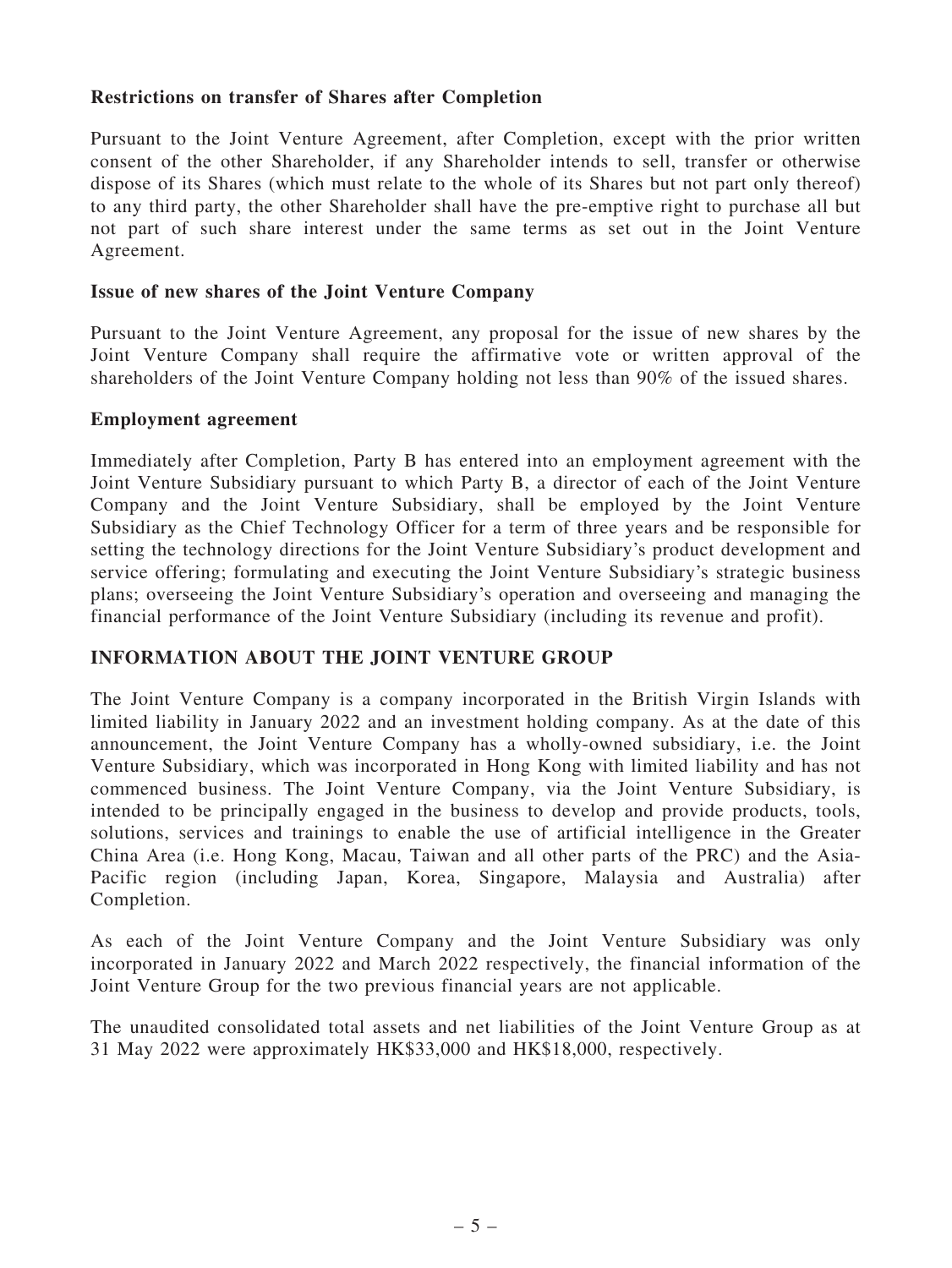## REASONS FOR AND BENEFITS OF THE TRANSACTIONS

The Company is an exempted company incorporated in the Cayman Islands with limited liability and its shares have been listed on GEM since 12 April 2016. The Group is principally engaged in (i) the IT infrastructure solutions business, which the Group assesses, designs and implements IT infrastructure solutions for its customers by integrating hardware and/or software sourced from third party suppliers to satisfy various information technology requirements and needs of its customers; and (ii) the IT infrastructure management services, which includes IT outsourcing, helpdesk, IT hardware maintenance, and workflow automation services to end-users in the Greater China Area (i.e. Hong Kong, Macau, Taiwan and all other parts of the PRC) and the Asia-Pacific region (including Japan, Korea, Singapore, Malaysia and Australia).

In view of the strong growth trends of artificial intelligence business, it is expected that the knowledge and experience of Party B in the development of artificial intelligence, together with the fund to be advanced by Party A pursuant to the Joint Venture Agreement, will facilitate the growth and business development of the Joint Venture Group which will be principally engaged in the development of artificial intelligence products and services, and allows the Group to expand its IT business into the field of artificial intelligence, which is in line with the business development strategy of the Group.

The Directors (including the independent non-executive Directors) consider that the terms of the Joint Venture Agreement are on normal commercial terms and are fair and reasonable and in the interests of the Company and its shareholders as a whole.

## IMPLICATIONS UNDER THE GEM LISTING RULES

As one or more of the applicable percentage ratios under the GEM Listing Rules in respect of the Transactions are more than  $5\%$  but all are less than  $25\%$ , the Transactions constitute discloseable transactions of the Company under the GEM Listing Rules and are subject to the notification and announcement requirements under Chapter 19 of the GEM Listing Rules.

## DEFINITIONS

Unless otherwise specified, the following terms have the following meanings in this announcement:

| "Board"           | the board of Directors                                                                                                                                                   |
|-------------------|--------------------------------------------------------------------------------------------------------------------------------------------------------------------------|
| "Business Day(s)" | any day (other than Saturdays and Sundays) on which<br>licensed banks in Hong Kong are generally open for<br>business throughout their normal business hours             |
| "Company"         | Expert Systems Holdings limited, a company incorporated in<br>the Cayman Islands as an exempted company with limited<br>liability, the shares of which are listed on GEM |
| "Completion"      | completion of the Subscription                                                                                                                                           |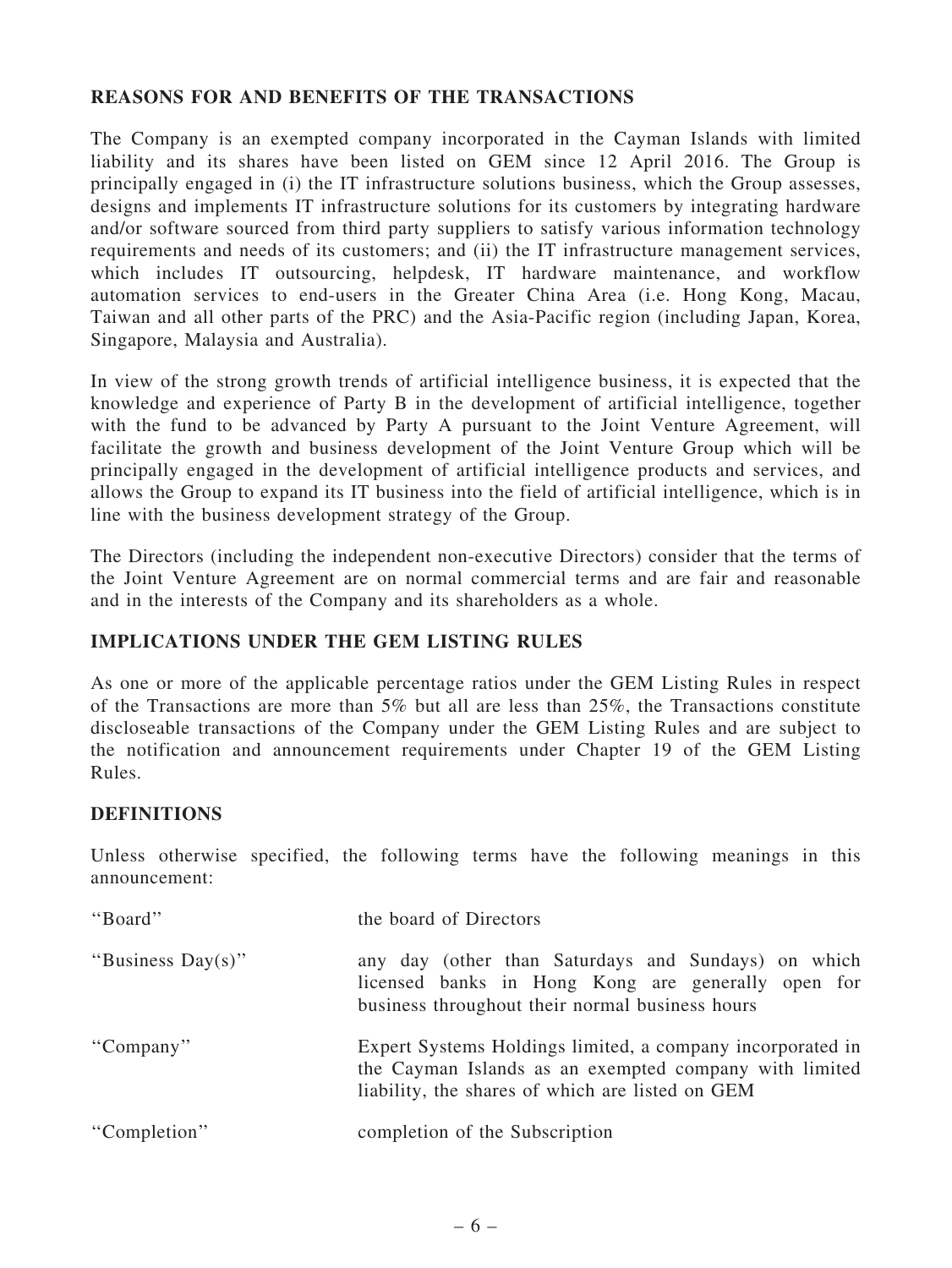| "connected person(s)"                 | has the meaning ascribed to it under the GEM Listing Rules                                                                                                                                                        |
|---------------------------------------|-------------------------------------------------------------------------------------------------------------------------------------------------------------------------------------------------------------------|
| "Consideration"                       | amount payable by Party B for the Subscription Shares<br>pursuant to the Joint Venture Agreement                                                                                                                  |
| "Director(s)"                         | the director(s) of the Company                                                                                                                                                                                    |
| "GEM"                                 | GEM of the Stock Exchange                                                                                                                                                                                         |
| "GEM Listing Rules"                   | the Rules Governing the Listing of Securities on GEM                                                                                                                                                              |
| "Group"                               | the Company and its subsidiaries                                                                                                                                                                                  |
| "HK\$"                                | Hong Kong dollars, the lawful currency of Hong Kong                                                                                                                                                               |
| "Hong Kong"                           | Hong Kong Special Administrative Region of the PRC                                                                                                                                                                |
| "Independent Third<br>Party $(ies)$ " | third party(ies) independent of the Company and its<br>connected persons                                                                                                                                          |
| "Interest"                            | interest to be charged on the Shareholder Loan                                                                                                                                                                    |
| "Joint Venture Agreement"             | the agreement dated 21 June 2022 entered into between<br>Party A, Party B and the Joint Venture Company in relation<br>to the formation and management of the Joint Venture<br>Company                            |
| "Joint Venture Company"               | Expert Systems Technology Limited, a limited liability<br>company incorporated under the laws of the British Virgin<br>Islands                                                                                    |
| "Joint Venture Group"                 | the Joint Venture Company and its subsidiaries from time to<br>time, including the Joint Venture Subsidiary                                                                                                       |
| "Joint Venture Subsidiary"            | Expert AI Enabling Limited, a company incorporated in<br>Hong Kong with limited liability and is a wholly-owned<br>subsidiary of the Joint Venture Company                                                        |
| "Party A"                             | Expert Systems Group Limited, a company incorporated in<br>the British Virgin Islands with limited liability and<br>principally engaged in investment holding and is a wholly-<br>owned subsidiary of the Company |
| "Party B"                             | Mr. Chan Chun Chung                                                                                                                                                                                               |
| "PRC"                                 | the People's Republic of China                                                                                                                                                                                    |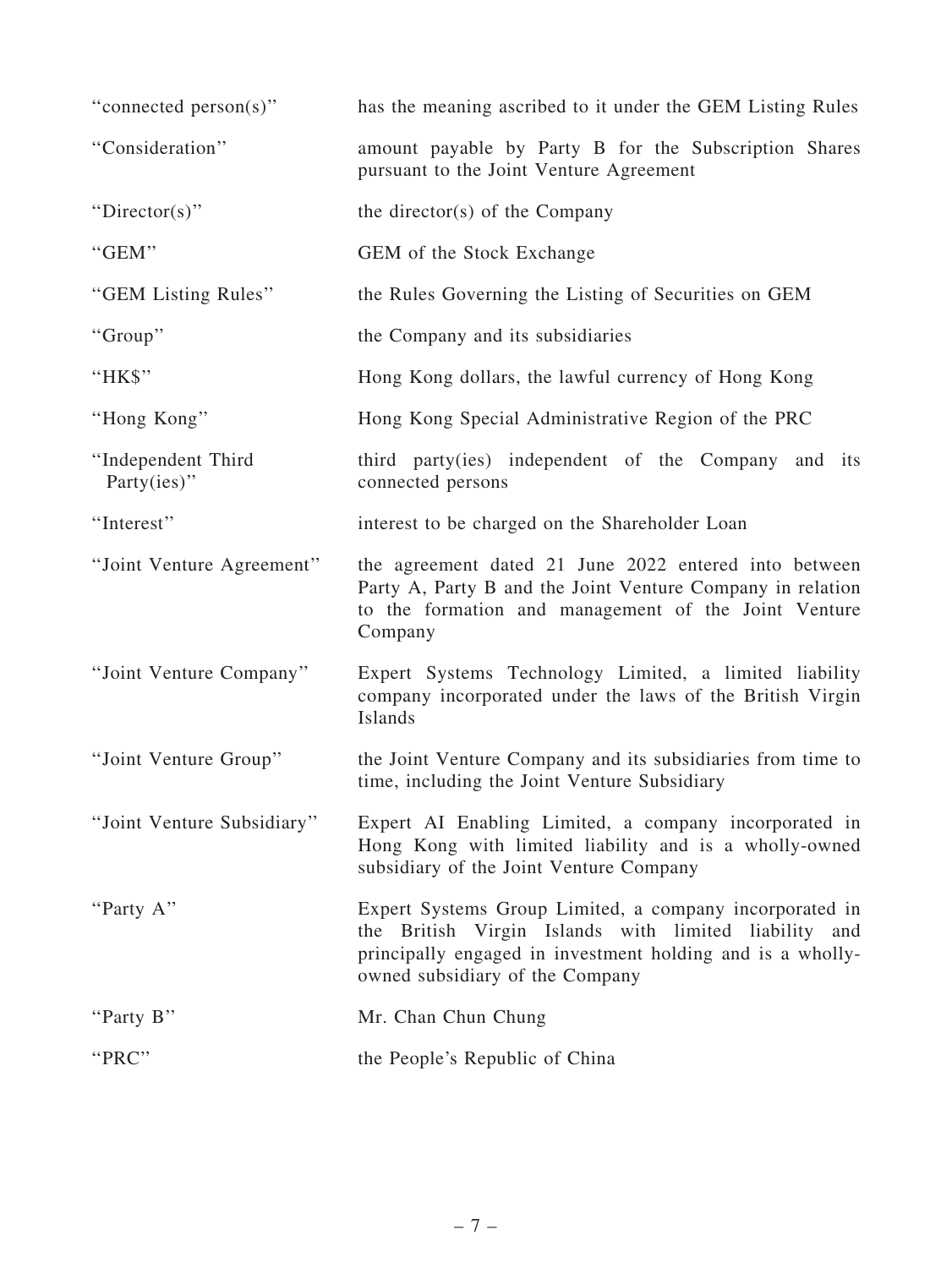| "Share $(s)$ "                | share(s) of the Joint Venture Company                                                                              |
|-------------------------------|--------------------------------------------------------------------------------------------------------------------|
| "Shareholder(s)"              | the holder of the $Share(s)$                                                                                       |
| "Shareholder Loan"            | shareholder loan to be advanced by Party A to the Joint<br>Venture Company pursuant to the Joint Venture Agreement |
| "Stock Exchange"              | The Stock Exchange of Hong Kong Limited                                                                            |
| "Subscription"                | the subscription of the Subscription Shares                                                                        |
| "Subscription Share(s)"       | 300 Share(s) to be subscribed by Party B pursuant to the<br>Joint Venture Agreement                                |
| "Transactions"                | the transactions contemplated under the Joint Venture<br>Agreement                                                 |
| "US\$"                        | United States dollars, the lawful currency of the United<br><b>States of America</b>                               |
| $\cdot \cdot \mathcal{Q}_0$ " | per cent                                                                                                           |

*In this announcement, for the purpose of illustration only, amounts quoted in US\$ have been converted into HK\$ at the rate of US\$1 to HK\$7.8. Such exchange rate has been used, where applicable, for the purpose of illustration only and does not constitute a representation that any amounts were or may have been exchanged at this or any other rates or at all.*

> On behalf of the Board of Expert Systems Holdings Limited Wong Chu Kee Daniel *Chairman and non-executive Director*

Hong Kong, 21 June 2022

*As at the date of this announcement, the Board composition is as follows:*

*Chairman and non-executive Director:* Mr. Wong Chu Kee Daniel

*Chief executive officer and executive Director:* Mr. Lau Wai Kwok

*Executive Directors:* Mr. Chan Kin Mei Stanley Ms. Lau Tsz Yan Mr. So Cheuk Wah Benton